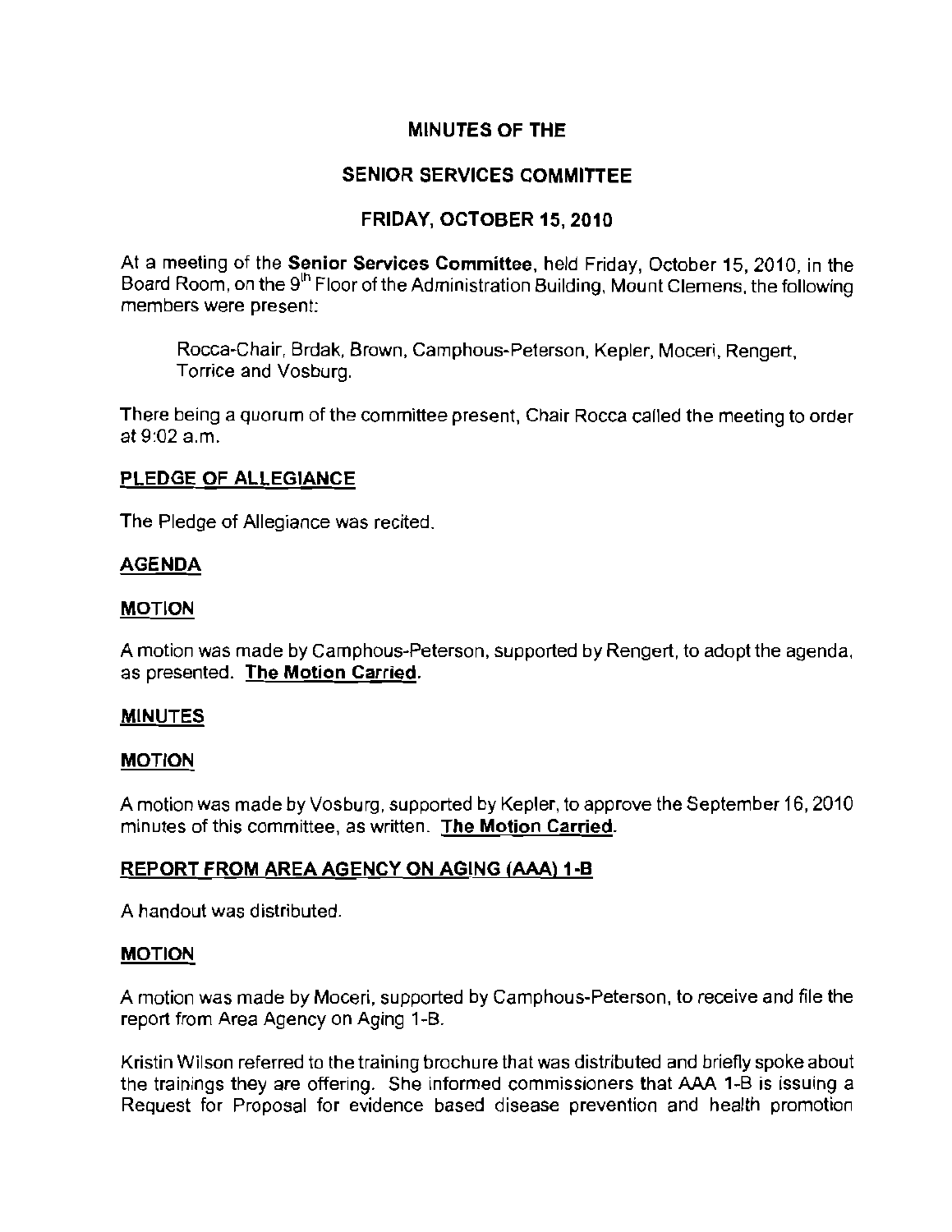programs. There are two fall prevention programs they are looking to fund. She informed commissioners that OSA funding was cut 8%. She spoke about strategies that AAA 1-B **will need to take in order to cut services. Lastly, she reminded commissioners about**  tomorrow's Caregiver Expo being held at the Best Western Sterling Inn.

**Chair Rocca called for a vote on the motion and The Motion Carried.** 

## RECEIVE AND FilE CERTIFICATE OF SPECIAL RECOGNITION FOR ADULT DAY SERVICE NORTH CENTER

## MOTION

A motion was made by Vosburg, supported by Kepler, to receive and file the Certificate of Special Recognition for Macomb County Department of Senior Citizen Services Adult Day Service North Center. The Motion Carried.

## RECEIVE AND FILE CERTIFICATE OF SPECIAL RECOGNITION FOR ADULT DAY **SERVICE SOUTH CENTER**

### MOTION

A motion was made by Vosburg, supported by Camphous-Peterson, to receive and file the Certificate of Special Recognition for Macomb County Department of Senior Citizen Services Adult Day Service South Center. The Motion Carried.

## APPROVE CONTINUANCE OF DEPARTMENT OF VETERANS ADMINISTRATION CONTRACT FOR ADULT DAY SERVICE SOUTH SITE

### COMMITTEE RECOMMENDATION - MOTION

A MOTION WAS MADE BY TORRICE, SUPPORTED BY CAMPHOUS-PETERSON, TO RECOMMEND THAT THE BOARD OF COMMISSIONERS APPROVE CONTINUANCE OF DEPARTMENT OF VETERANS ADMINISTRATION CONTRACT FOR PERIOD OF SEPTEMBER 1, 2010 THROUGH AUGUST 31, 2011 FOR ADULT DAY SERVICE SOUTH SITE. THE MOTION CARRIED.

## ACCEPT FINANCIAL REQUIREMENTS AND COMPENSATION - PAYMENT OPERATING ADVANCE REVISED LANGUAGE AGREEMENT BETWEEN AAA 1-B AND SENIOR CITIZEN SERVICES

### COMMITTEE RECOMMENDATION - MOTION

A MOTION WAS MADE BY KEPLER, SUPPORTED BY MOCERI, TO RECOMMEND THAT THE BOARD OF COMMISSIONERS ACCEPT FiNANCIAL REQUIREMENTS AND